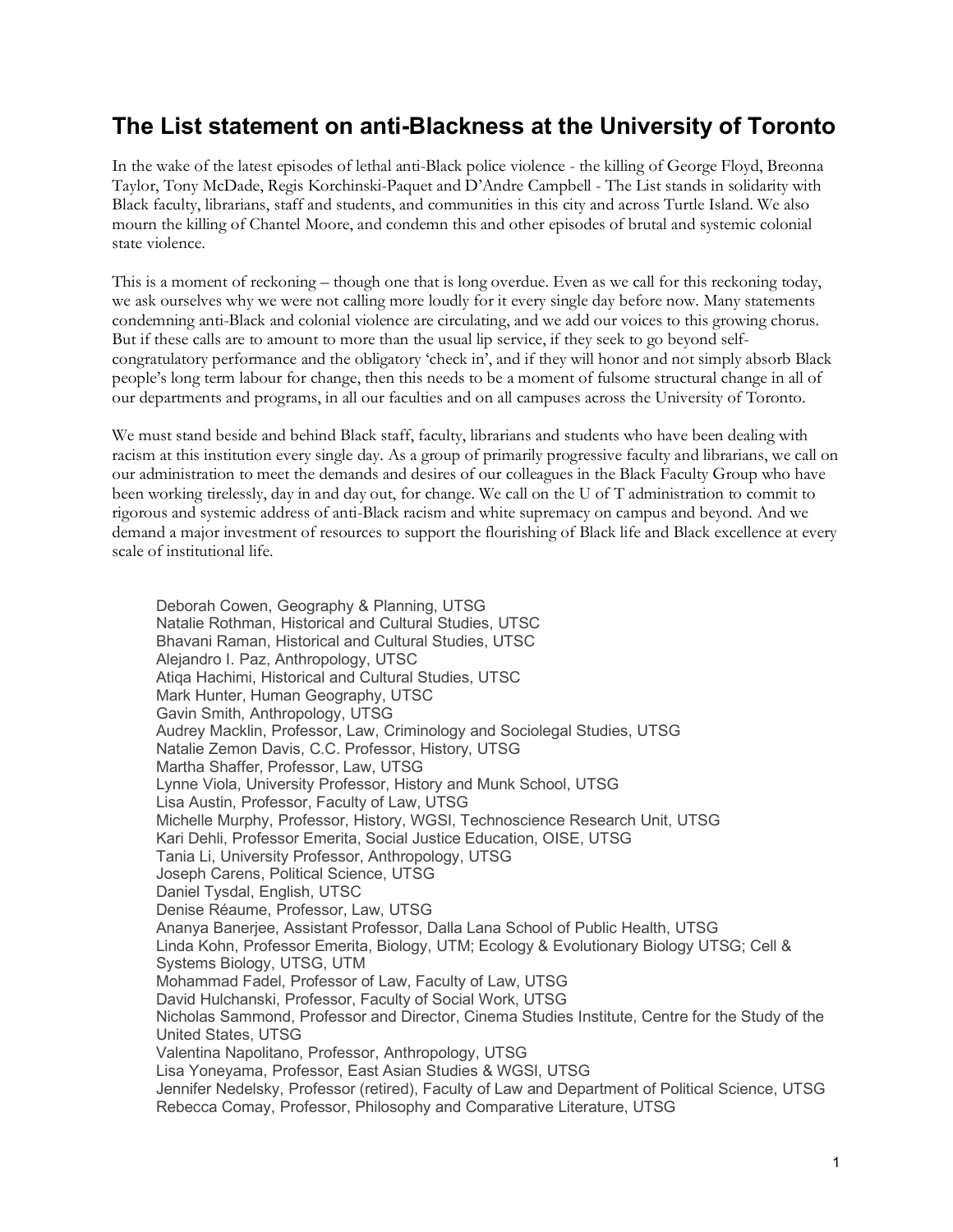Stephen Rockel, Historical and Cultural Studies, UTSC Sherry Lee, Associate Professor, Faculty of Music, Victoria College, UTSG Rachel Silvey, Geography and Planning, UTSG Chandler Davis, Mathematics, UTSG Sherida Ryan, Adult Education and Community Development, UTSG Matthew Farish, Geography & Planning, UTSG Kanishka Goonewardena, Geography and Planning, UTSG Andrea Charise, Assistant Professor, Interdisciplinary Center for Health & Society, UTSC Zaheer Baber, Sociology, UTM Nicole Laliberte, Geography, Geomatics and Environment, UTM Denise Gastaldo, Bloomberg Faculty of Nursing, UTSG Takashi Fujitani, Professor, History, UTSG Jens Hanssen, History, Near & Middle Eastern Civilizations, UTM Anne-Emanuelle Birn, Professor, Centre for Critical Development Studies & Dalla Lana School of Public Health, UTSC Avery Slater, Assistant Professor, English, UTM Ken Derry, Associate Professor, Teaching Stream, Historical Studies, UTM Ritu Birla, Associate Professor, History, UTSG Bettina von Lieres, Centre for Critical Development Studies, UTSC Susan Antebi, Associate Professor, Department of Spanish and Portuguese, UTSG Katie Kilroy-Marac, Anthropology, UTSC Shahrzad Mojab, Professor, OISE/New College, UTSG Michelle Silver, Associate Professor, ICHS, UTSC James Deutsch, Assistant Professor, Psychiatry, UTSG Kanta Murali, Associate Professor, Political Science, UTSG Kiran Mirchandani, OISE, UTSG Emily Gilbert, Canadian Studies and Geography & Planning, UTSG Lucia Dacome, Institute for the History and Philosophy of Science and Technology, UTSG Judith Taylor, Sociology/ WGSI, UTSG Suzanne Sicchia, Associate Professor, Teaching Stream, ICHS & DLSPH, UTSC Rachel Goffe, Assistant professor, Human Geography, UTSC Lynne Viola, University Professor, History and Munk School, UTSG Nhung Tuyet Tran, Associate Professor, History, UTSG Anup Grewal, Assistant Professor, Historical and Cultural Studies, UTSC Paolo Frascà, Italian Studies, Sexual Diversity Studies, UTSG Peter Fitting, French/Cinema Studies, UTSG Karina Vernon, Associate Professor, English, UTSC Frances Garrett, Associate Professor, Study of Religion, UTSG Tong Lam, Associate Professor, Historical Studies, UTM Victor Li, Associate Professor (Emeritus), English and Comparative Literature, UTSG Nestor E. Rodriguez, Associate Professor, Spanish & Portuguese / Caribbean Studies Program, UTSG Francis Cody, Associate Professor, Anthropology and Asian Institute, UTM Cynthia Cranford, Associate Professor, Department of Sociology, UTM Blake Poland, Associate Professor, Dalla Lana School of Public Health, UTSG Bianca Dahl, Anthropology, UTSC Miguel Torrens, University of Toronto Libraries, UTSG Ben Akrigg, Classics, UTSG Lisa Forman, Associate Professor, Dalla Lana School of Public Health, UTSG Girish Daswani, Associate Professor, Anthropology, UTSC Lena Mortensen, Anthropology, UTSC Sarah Hillewaert, Associate Professor, Anthropology, UTM Sara Saljoughi, Assistant Professor, English, UTSC Ted Sammons, Asst. Prof. (CLTA), Centre for Diaspora and Transnational Studies, UTSG Katharine Rankin, Geography and Planning, UTSG Danny Heap, Associate Professor, Teaching Stream, Computer Science, UTSG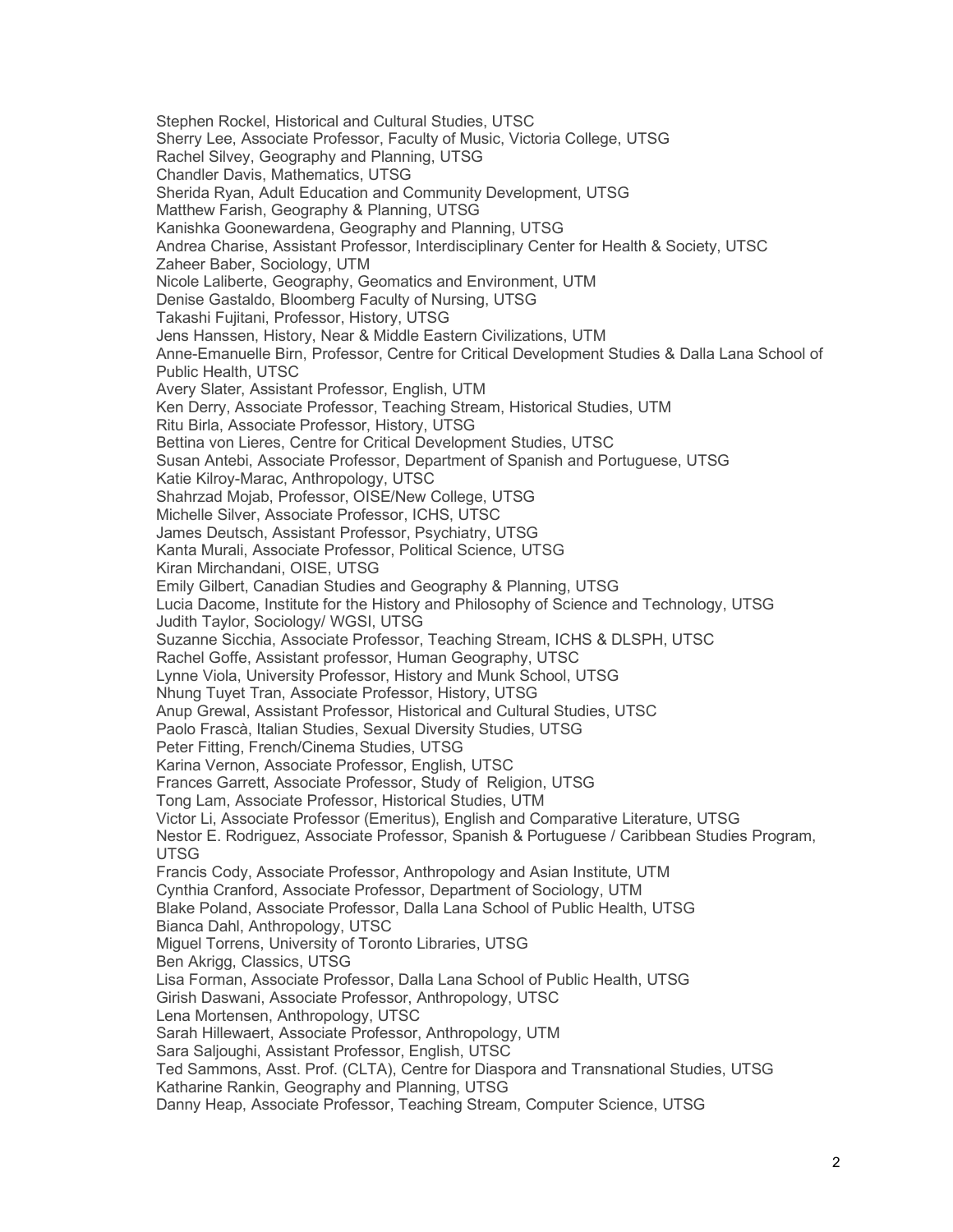Vannina Sztainbok, Social Justice Education, UTSG Manuel Ramirez, Spanish & Portuguese, UTSG Jennifer Jenkins, Associate Professor, History, UTSG Victor Rivas, Assistant Professor, Dept. of Spanish, Portuguese & Latin American Studies, UTSG Rosa Sarabia, Professor, Department of Spanish and Portuguese, UTSG Whitney Kemble, Librarian, UTSC Library, UTSC Steve Easterbrook, Director, School of the Environment, UTSG Andrea Muehlebach, Associate Professor, Andrea Muehlebach, UTM Krista Maxwell, Assistant Professor, Anthropology, UTSG Susannah Bunce, Associate Professor, Human Geography, UTSC Jesook SONG, Professor, Anthropology, UTSG Sarah Wakefield, Professor, Geography and Planning, UTSG Tanya Titchkosky, Prof. Social Justice Education, UTSG Katherine Larson, Professor, Department of English, UTSC Natalie Oswin, Associate Professor, Geography, UTSC Russell Kazal, Associate Professor, Historical and Cultural Studies, UTSC Andre Sorensen, Geography and Planning, UTSC Anne McGuire, Associate Professor, Equity Studies, UTSG Kajri Jain, Associate Professor, Visual Studies/Art History, UTM Daniel Grace, Assistant Professor, Dalla Lana School of Public Health, UTSG Marney Isaac, Associate Professor, Physical and Environmental Sciences, UTSC Manuela Scarci, Associate Professor, Teaching Stream, Italian Studies and Renaissance Studies, UTSG Carles Muntaner i Bonet, Bloomberg FON and Dalla Lana, SPH, UTSG Joseph Berkovitz, Associate Professor, Institute for the History and Philosophy of Science and Technology, UTSG S. Trimble, Assistant Professor, Teaching Stream, WGSI, UTSG Obidimma Ezezika, Assistant Professor, Interdisciplinary Centre for Health & Society, UTSC Paul Downes, Professor, English, UTSG Naomi Morgenstern, Professor, English, UTSG Sanda Munjic, Associate Professor, Dept. of Spanish, Portuguese and Latin American Studies, UTSG Daniel Bender, Professor, Culinaria Research Centre, Historical and Cultural Studies, UTSC Martin Klein, Professor Emeritus, History and African Studies, UTSG Kathy Liddle, Sociology, UTSC Beatrice Jauregui, Assistant Professor, Centre for Criminology & Sociolegal Studies, UTSG John Noyes, Professor, German, UTSG Dan White, Professor, English & Drama, UTM Michelle Daigle, Assistant Professor, Centre for Indigenous Studies and Geography & Planning, UTSG Abigail Bakan, Professor, OISE, UTSG Waqas Butt, Assistant Professor, Anthropology, UTSC Ayobami Laniyonu, Assistant Professor, Centre for Criminology & Sociolegal Studies, UTSG Nada Moumtaz, Assistant Professor, DSR & MMC, UTSG Smaro Kamboureli, Professor, English, UTSG Luisa Farah Schwartzman, Associate Professor, Sociology, UTM Smaro Kamboureli, Professor, English, UTSG Scott Prudham, Geography and Planning; School of the Environment, UTSG David Galbraith, Professor Emeritus, Department of English, UTSG Teresa Kramarz, Associate Professor, Teaching Stream, Munk School of Global Affairs and Public Policy, UTSG Abdel-Khalig Ali, Associate Professor, Teaching Stream, Near and Middle Eastern Civilizations, UTSG John P. Portelli, Professor, SJE/OISE, UTSG Melanie Newton, Associate Professor, History, UTSG James Cahill, Associate Professor, Cinema & French, UTSG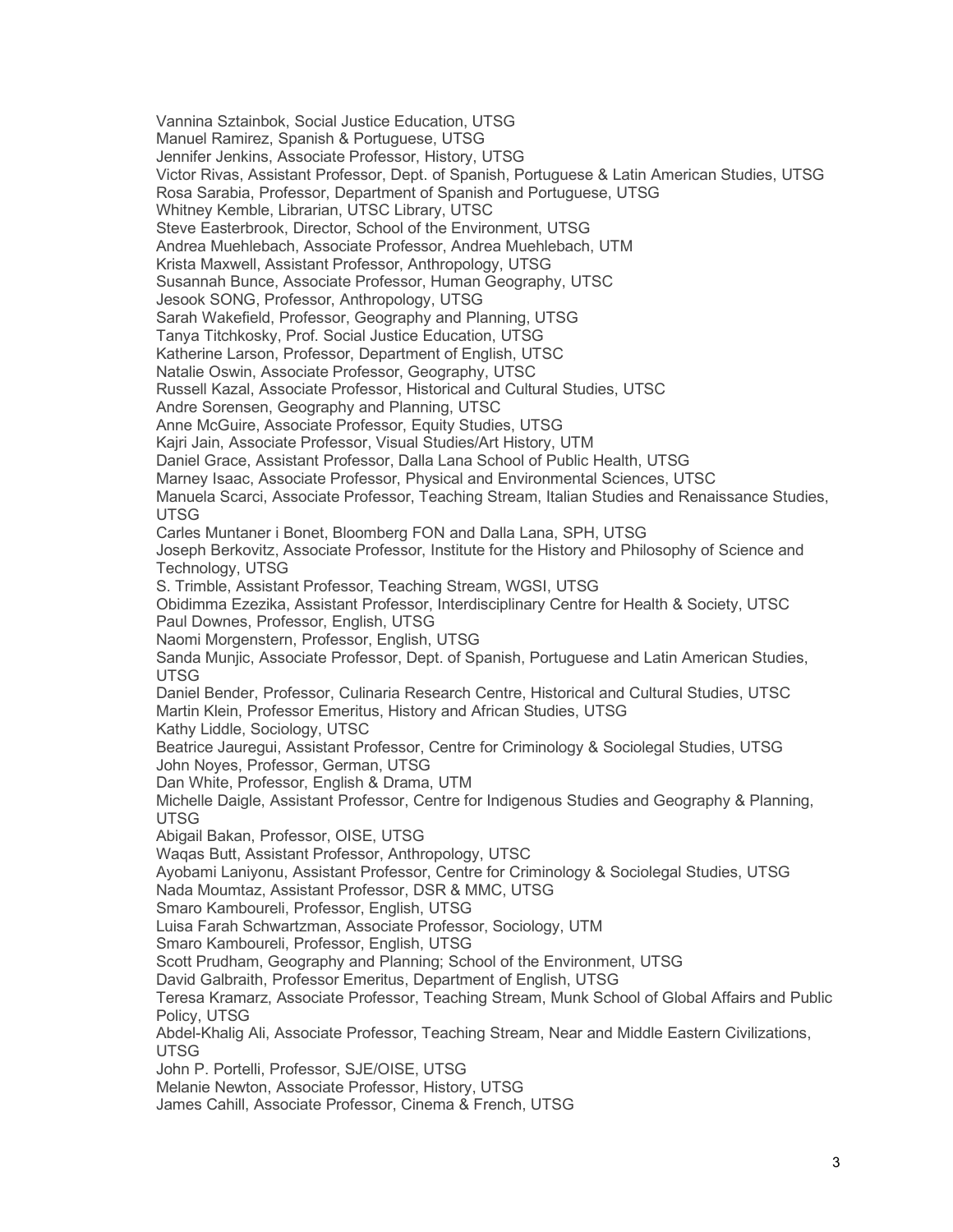Victoria Tahmasebi-Birgani, Associate Professor, WGS, UTM & WGSI UTSG Alice Maurice, Associate Professor, English, UTSC Rajyashree Reddy, Geography, UTSC Theresa Enright, Assistant Professor, Political Science, UTSG Naisargi Dave, Associate Professor, Anthropology, UTSG Eric Cazdyn, Professor, East Asian Studies and Comparative Literature, UTSG Jennifer Harris, Associate Professor, Study of Religion, UTSG Melissa Williams, Professor, Political Science, UTSG Elspeth Brown, Professor, Historical Studies, UTM Emily Nacol, Assistant Professor, Political Science, UTM Amaya Perez-Brumer, Assistant Professor, Dalla Lana School of Public Health, UTSG Martha Balaguera, Assistant Professor, Department of Political Science, UTM Rania Salem, Assistant Professor, Sociology, UTSC Janice Boddy, Professor, Anthropology, UTSG Marcelo Vieta, Assistant Professor, Department of Leadership, Higher and Adult Education, OISE/UT, UTSG Neera Singh, Geography & Planning, UTSG Chester Scoville, Associate Professor, Teaching Stream, English and Drama, UTM Amaya Perez-Brumer, Assistant Professor, Dalla Lana School of Public Health, UTSG Dale Turner, Associate Professor, Political Science and Centre for Indigenous Studies UTSG James Robert Brown, Professor (emeritus), Philosophy, UTSG George Elliott Clarke, Professor, English, UTSG Nancy Bertoldi, Associate Professor, Political Science, UTSG Michael Widener, Geography and Planning, UTSG María Cristina Cuervo, Spanish & Portuguese, and Linguistics, UTSG Pamela Klassen, Professor, Study of Religion, UTSG Robert Davidson, Professor, Spanish & Portuguese, UTSG Jason Spicer, Assistant Professor, Geography and Planning, UTSG Juan Carlos Rocha, Assistant Professor, Spanish & Portuguese, UTSG Ricardo Sternberg, Professor Emeritus, Spanish and Portuguese, UTSG Courtney Jung, Professor, Political Science, UTSG Francesco Guardiani, Professor Emeritus, Italian Studies, UTSG Maureen FitzGerald, Bonham Centre for Sexual Diversity Studies, UTSG Uahikea Maile, Assistant Professor, Political Science, UTSG Paul Hamel, Professor, Laboratory Medicine & Pathobiology, UTSG Scott Richmond, Associate Professor, Cinema Studies, UTSG Nathan Sanders, Assistant Professor, Teaching Stream, Linguistics, UTSG Patrick Keilty, Associate Professor, Faculty of Information, UTSG Dan Zuberi, Professor, Factor-Inwentash Faculty of Social Work and Munk School of Global Affairs & Public Policy, UTSG Ken Kawashima, Associate Professor, East Asian Studies/History, UTSG Yoonkyung Lee, Sociology and Centre for the Study of Korea, UTSG Ruth Marshall, Associate Professor, Political Science/Study of Religion, UTSG Mike Ekers, Human Geography,UTSC Matthew Hoffmann, Professor, Political Science, UTSC Torrey Shanks, Associate Professor, Political Science, UTSC Peter Rosenthal, Professor Emeritus, Department of Mathematics, UTSC Ellen Berrey, Associate Professor, Sociology, UTM Barbara Havercroft, Associate Professor, Department of French/Centre for Comparative Literature, UTSG Kathleen Scheaffer, Learning and Research Librarian, ICCIT, UTM Scott Rayter, Associate Professor, Teaching Stream, Sexual Diversity Studies/English, UTSG Kate Neville, Assistant Professor, Political Science and School of the Environment, UTSG Christopher Krupa, Associate Professor, Anthropology, UTSC Nakanyike Musisi, Associate Professor, History, UTSG angela miles, Emerita, Adult Education and Community Development Program, UTSG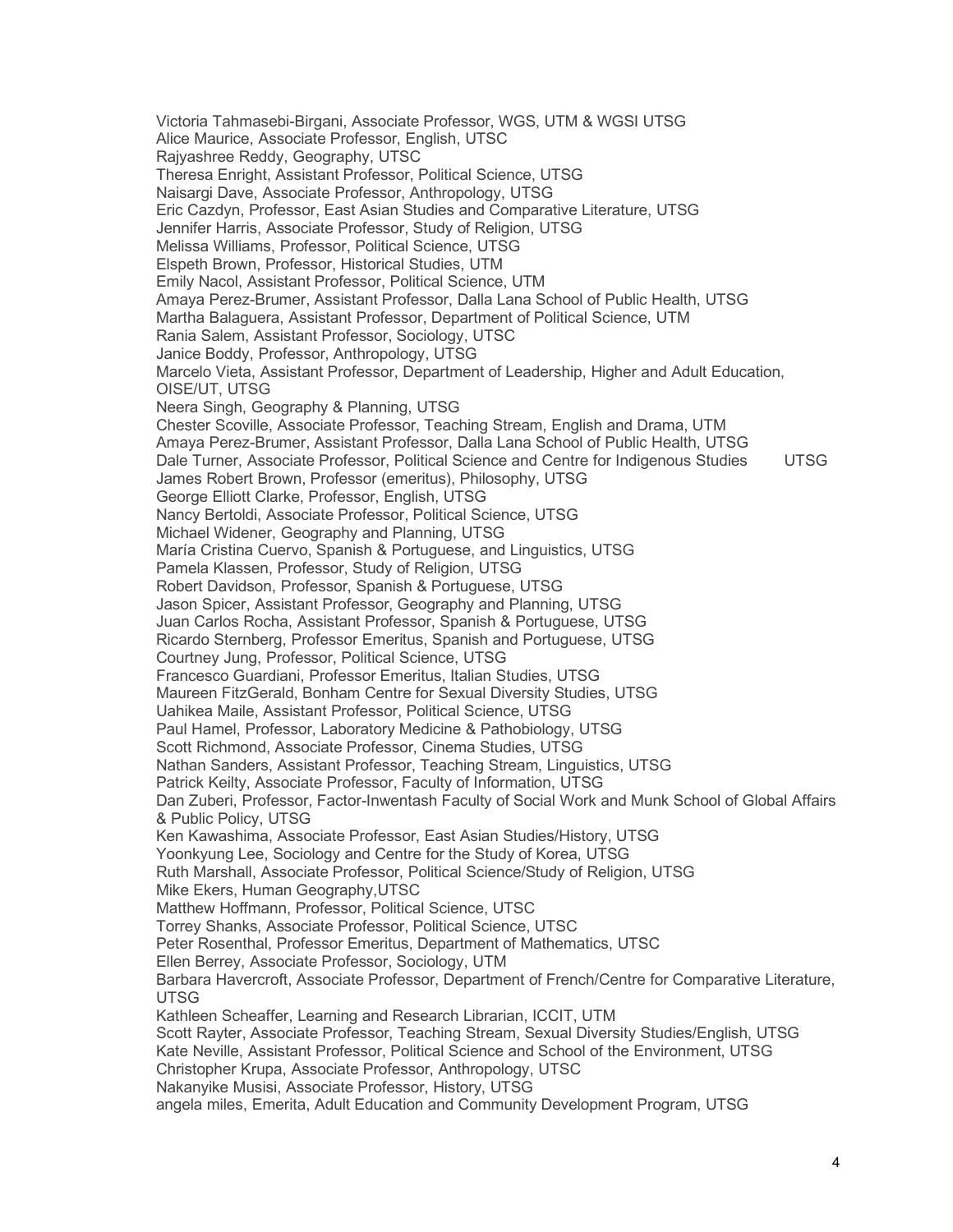Hülya Arik, Assistant Professor, Human Geography, UTSC Jennifer Harris, Associate Professor, Study of Religion, UTSG Mary Nyquist, Professor, English and Comparative Literature, UTSG Melissa Levin, Lecturer, African Studies, New College, UTSG Ahmed Allahwala, Human Geography, UTSC Mark Meyerson, Professor, History/Medieval Studies, UTSG Elisa Sze, Librarian, Metadata Services, Robarts Library, UTSG Siobhan O'Flynn, Canadian Studies UTSG, English & Drama, UTM Kathy Bickmore, Professor, Curriculum Teaching and Learning, Comparative International and Development Education, OISE, UTSG Matthew Walton, Assistant Professor, Political Science, UTSG Anabela Rato, Assistant Professor, Spanish & Portuguese, UTSG Nina Bascia, Professor, OISE, UTSG Dana Seitler, Professor, English and Sexual Diversity Studies, UTSG Tom Coyle, Assoc. Prof., Applied Science & Engineering, UTSG Jennifer Brant, Assistant Professor, CTL, OISE, UTSG Robert Lewis, Professor, Geography and Planning, UTSG Nicole Mideo, Associate Professor, Ecology & Evolutionary Biology, UTSG Peter Donnelly, Professor, Kinesiology and Physical Education, UTSG Hilary Inwood, Curriculum, Teaching and Learning, OISE, UTSG Peter Eliot Weiss, Associate Professor, Teaching Stream, Institute for Studies in Transdisciplinary Engineering Education and Practice, UTSG Stephen Johns, Applied Science & Engineering, UTSG Bruce Kidd, Professor, Kinesiology and Physical Education, UTSG Chelsea Rochman, Assistant Professor, EEB, UTSG Melissa Fernandes, Mental Health Programs Officer, Faculty of Applied Science & Engineering, UTSG Wanja Gitari, Associate Professor, Department of Curriculum, Teaching, and Learning – OISE, UTM Simon Darnell, Associate Professor, Kinesiology and Physical Education, UTSG Kass Banning, Cinema Studies Institute, UTSG Victoria Wohl, Professor, Classics, UTSG Joseph Flessa, Associate Professor, LHAE/OISE, UTM Eva-Lynn Jagoe, Associate Professor, Spanish and Portuguese, UTSG Rupaleem Bhuyan, Asssociate Professor, Social Work, UTSG Kerry Rittich, Professor, Law and Women and Gender Studies, UTSGMeghan Sutherland, Associate Professor, Visual Studies/Cinema Studies, UTM Donald Kingsbury, Lecturer, Political Science and Latin American Studies, UTSG Izumi Sakamoto, Associate Professor, Factor-Inwentash Faculty of Social Work & Centre for Critical Qualitative Health Research (CQ), UTSG Charmaine Williams, Associate Professor, Factor-Inwentash Faculty of Social Work, UTSG Jane Wolff, Associate Professor, Daniels Faculty of Architecture, Landscape, and Design, UTSG Joan Simalchik, Women and Gender Studies, UTM Andreas Motsch, Associate Professor, French; Victoria College, UTSG Andrea A. Cortinois, Assistant Professor, Dalla Lana School of Public Health, UTSG Mohamad Tavakoli-Targhi, Professor, History, Historical Studies & Near and Middle Eastern Civilizations, UTM Anna Su, Associate Professor, Faculty of Law, UTSG Angela Henshilwood, Engineering Librarian, Engineering & Computer Science Library, UTSG Olivier St-Cyr, Assistant Professor, Teaching Stream, Faculty of Information, UTSG Kelly Lyons, Associate Professor, Faculty of Information, UTSG Julie Chen, Assistant Professor, ICCIT, UTM Nadia Caidi, Associate Professor, Faculty of Information, UTSG Markus Dirk, Dubber, Law, Centre for Ethics, CrimSL, UTSG Jas Rault, Assistant Professor, ACM (UTSC), Faculty of Information (UTSG), UTSC Nalini K. Singh, Librarian, User Services, Robarts Library, UTSG